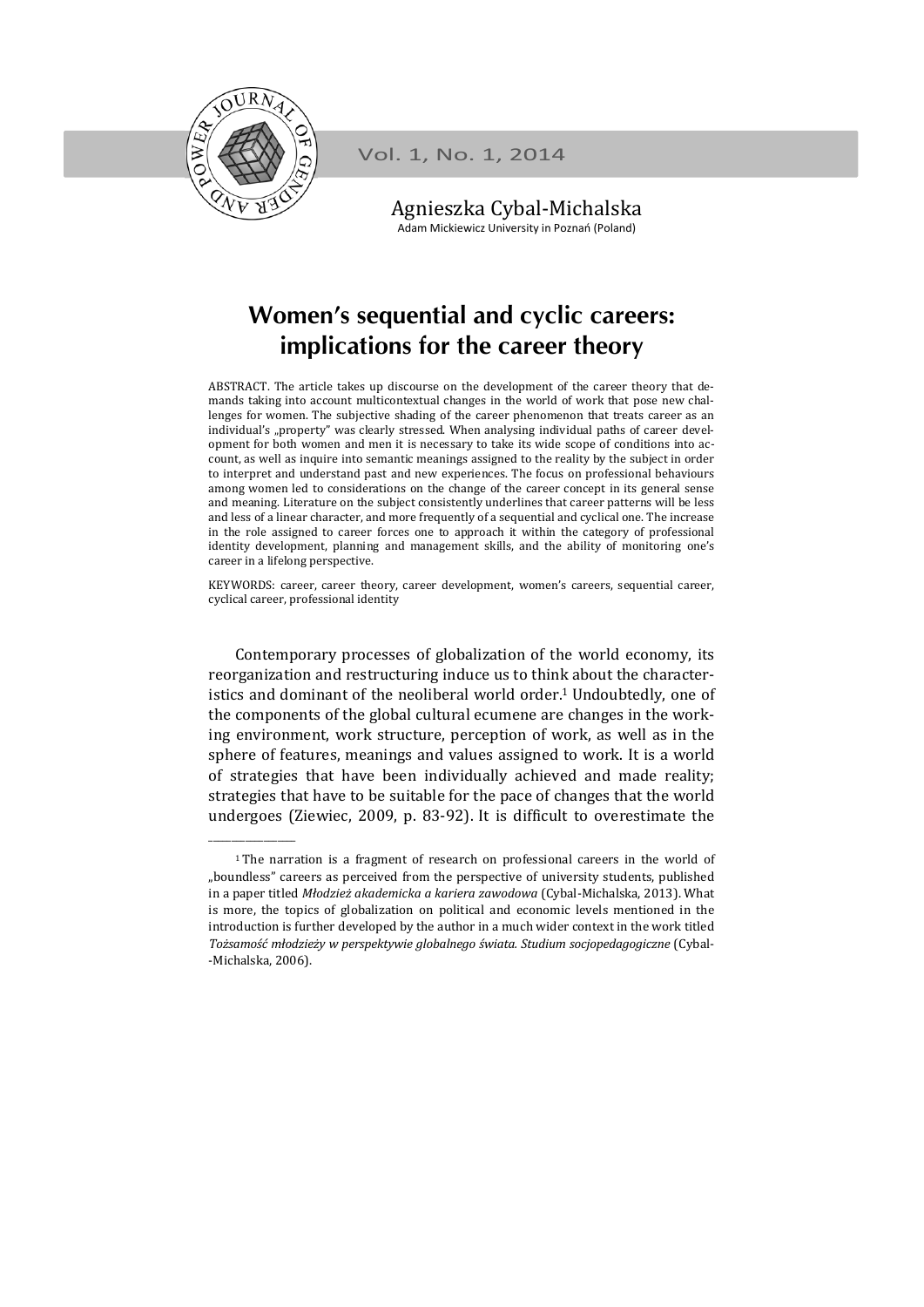influence of these changes on the quality of building and developing women's careers, and modifying their individualized paths. The multifaceted and multilayer structure of social reality that, according to K. Dabrowski, means "all the phenomena that occur in the external and internal environment of the man and are perceived by them, expressed and experienced with the use of senses and actions related to thinking, emotions, imagination and intuition, all interlinked" (Tylikowska, 2000, p. 233), points to the special relevance of questions on the meaning and scope of the "identity" notion. Also, in this context, it leads to the necessity to search for answers on the possibilities and capabilities of a subject to plan and create career paths, and shape women's identity in their professional careers. This topic becomes particularly important in the context of curiosities in patterns of women's careers.

Social and cultural changes introduced a novelty to the understanding of a career in the life of an individual. The focus on professional activities among women brought about a discussion on the change in the career concept in its general sense and meaning. In literature on this topic, it is consistently underlined that career patterns will be less and less linear, and more and more sequential and cyclical. From this point of view, a career will be created with a combination of many posts, roles, and tasks undertaken. As a result, a career refers to the meaning an individual (understood as a career creator) gives to the pattern of professional and non-professional activities and possibilities. According to Herr, a career cannot be presented as a synonym for work or profession. Perceiving oneself as a career manager means lifelong management of one's own career. To a large extent, a singled-out view on the career construct resembles the experience of many women. Traditional definitions of career would refer to patterns of male careers. Men used to choose their career paths in their youth and remain loyal to their choice. Female careers were treated as temporary, because it was claimed that a real full-time female "career" was maternity and looking after the household. As a result, many women's careers are a sequence of various posts intertwined with periods for bringing up children. Consequently, the patterns of women's professional behaviour are more complex when compared with men's (according to Super, it will be a discontinued career, destabilized career and a career of repeated attempts), but it does not mean that they are specific. Cyclical and sequential patterns of career reflect the professional experience of many individuals in the world where "the career has a career" (Patton & McMahon, 2006, p. 116).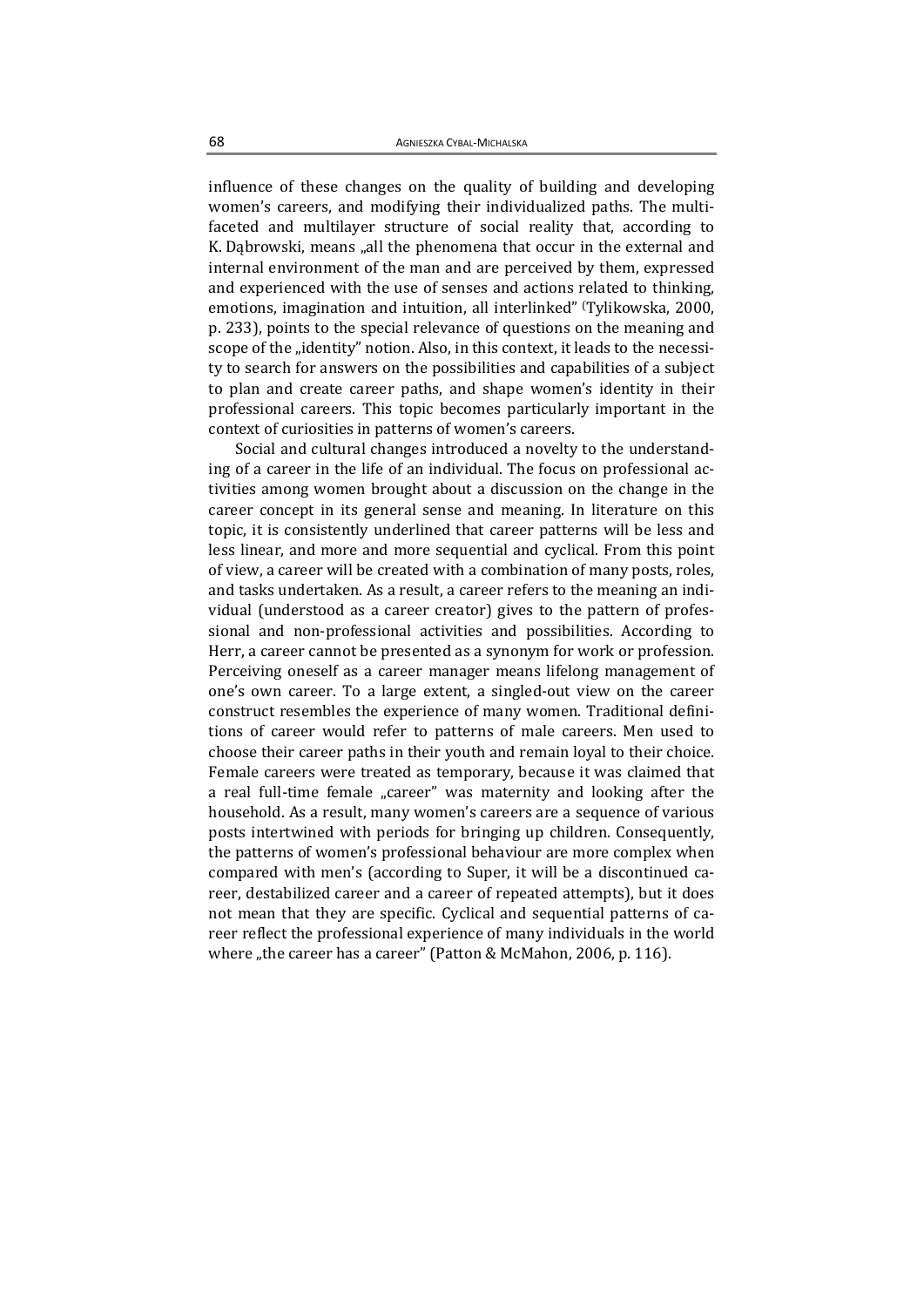The According to J. H. Greenhaus and S. Foley, being "between" professional and family affairs is not treated as a women's "issue," but as a state that is characteristic of both women and men who are supposed to be responsible for their professional and family lives. What is more, the participation in the professional *and* family spheres at the same time may lead to psychological well-being for both women and men. This does not mean, however, that it is not worth posing the following question: do men and women have to deal with similar or different experiences when linking professional and family lives. As the authors claim, literature on the subject is a source of few premises to acknowledge that women experience a greater conflict in the context of work and family. It is also difficult to confirm what Pleck claimed about men experiencing WFC (work-family conflict) more, and women experiencing FWC (family-work conflict) more. The explanation for the lack of significant differences between the sexes in the work-family conflict can be found in the fading division between professional and home work, to the extent that men and women experience the same degree of conflict between professional and family roles. Furthermore, it cannot be ruled out, and hypotheses are formulated, that women reduced their engagement in work in order to avoid the conflict with family obligations, or in order to maintain the continuity of their identity are less eager to admit that their work collides with their family role (Greenhaus  $&$  Foley, 2007, p. 140‐1). 

The career theory distances itself from a linear understanding of a career path, channelling the narration into the notion of phases (cycles) that reflect the changing needs of the man in the course of their lives. There are also postulates to juxtapose the archetypically female "spiral" and the archetypically male "arrow" as two patterns that are interlinked and are at the core of professional identity. The linear presentation of career is replaced with thinking about the career domain as a scheme of *sequential* stages; each phase is based on achievements or solving conflicts from previous stages. The process of perfection and adopting new roles (women, in many ways and sequentially, combine work, marriage and maternity: they enter a role, give up their role in one field to take up a new role on a different field) focuses its attention on an individual, feeling of integration and fulfilment, and not on "building" one's image or achieving a better social status (Marshall, 2004,  $p. 285-6$ ).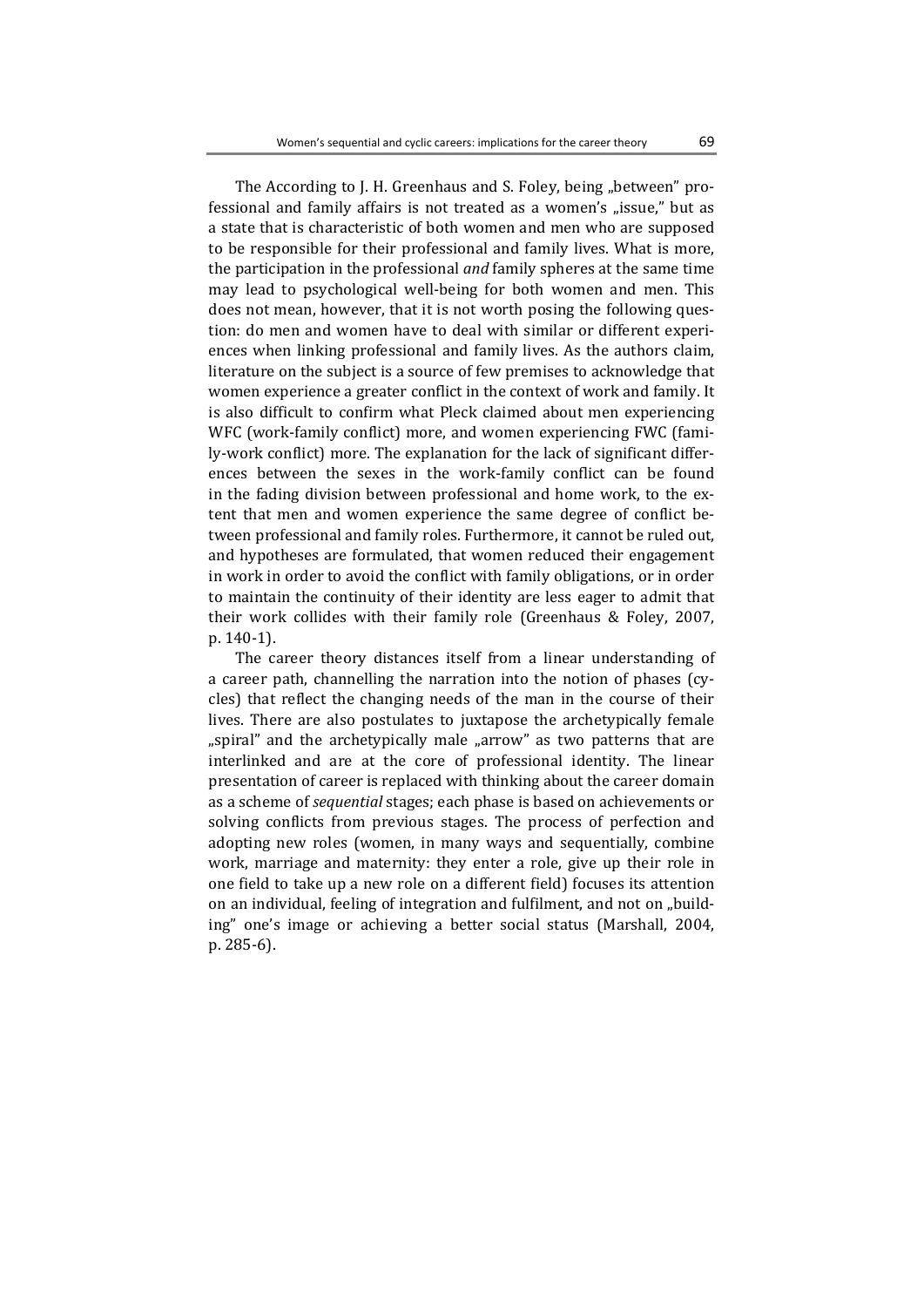The issues of identity crystallize the subject of the path of individual career development and building the professional identity of a person. From this point of view, just like "every other formalized narration, it is something that has to be developed and naturally requires creative input" (Giddens, 2001, p. 107) and a reflective approach to one's own biography. Identity is a "reflective loop where by starting from oneself, one comes back to oneself" (Zawadzki, 2003, p. 5). In the context of changes in the contemporary world, it seems especially important that women seek and give a precise answer to the question of "Who am I in this fastchanging world?" (a dynamic question). When answering a complex question of a dynamic character, according to their worldview and plans for career perspectives, noticing the pace and intensity of changes, an individual tries to establish the extent to which they are an active subject of prospective changes taking place in cultural and social contexts (Misztal, 2000, p. 158-60).

As women feel that that their lives can be organised around many diverse alternatives (and this feeling is not only observed but also experienced), women are assigned a task of deciding what their relations with this world are, which does not leave their quality of career planning and management, and modifying its individualized paths, unaffected. The significance and dynamics of changes imply changes in the aspects of social life related to identity where women seek and define themselves in a career. In the sense that is of interest for us, crystallizing one's own identity defines the direction for the development of career perspectives and adds meaning to it. The unprecedented variety of individualized lifestyles understood as "a culturally conditioned method of satisfying needs, habits and norms" (Fatyga & Rogala-Obłękowska, 2002, p. 24) means that it is possible to live with the change and one should live with it, with everyone "having to become a model for the era that we are willing to create" (Illich I., quoted after: Kwieciński, 2000, p. 269). In this sense, the loss and permanent changes in individual points of reference make the problem of new types of women's careers valid, as well as the issue of "how identity is created and changed" (Jawłowska, 2001, p. 54) depending on the social context and quality of involving women in the process of exploration. Recognizing and understanding oneself in the career is beneficial for developing the feeling of the prime mover and taking responsibility for the prime mover. Undoubtedly, these processes are important when women plan their own careers; a career treated as "property," i.e. stressing its subjective sense.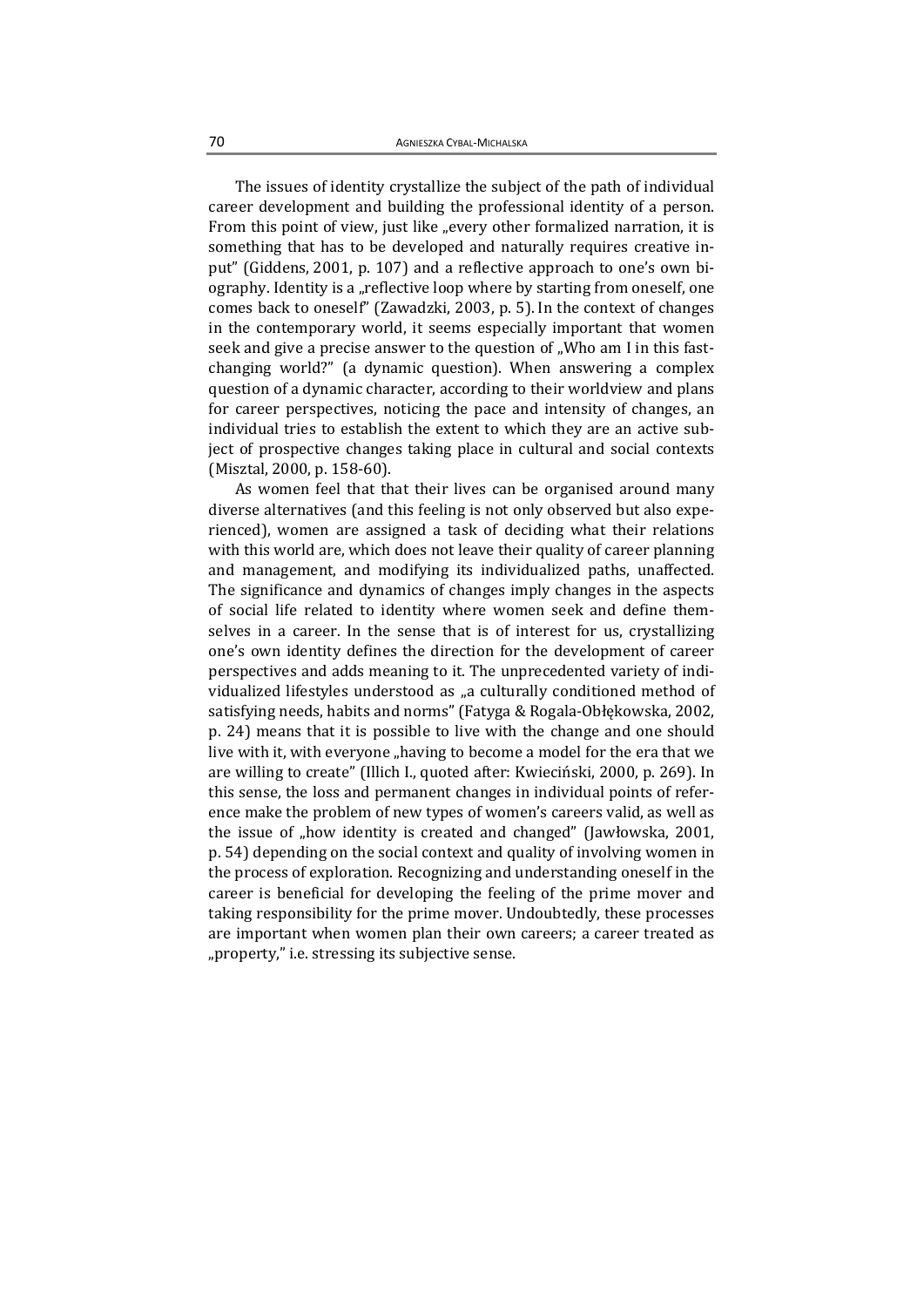A career can be of a "mosaic" structure where the linked net of life experiences "moves the individual forward" on their way to self-fulfilment in the career. In case of women, experiences such as maternity, full-time or half-time employment, or volunteering are also part of this career structure, because they are exemplifications of the self-development of an individual. According to Gallos, a career is not a linear march "to the summit" and is treated as a mechanical training on how to combine maternity, children and work. In their research into future patterns of professional and family life, Hallett and Gilbert selected two models: conventional (the woman is above all responsible for home and bringing up children) and division of roles (both spouses actively create their careers as well as are engaged in taking care of home and bringing up children). On the other hand, Crompton and Harris (1998) proposed a model of women's careers that takes into account women's desires directed at the development of both the "professional" and "family" careers. The authors underline that both in the professional and family lives women's orientation is complex and changeable. As a result, they resemble careers treated as the "property" of an individual. This in turn means that the traditional, linear career concept will also be part of professional experiences of women. From this point of view, there is a need to find a new approach to the career domain and building a career theory that also takes into account life experiences of an individual. An alternative approach to the career is focused on developing the identity in a life career and refers to both men and women. Raynor clearly stated that what we do defines who we are, and who we are determines what we do (Patton & McMahon, 2006, p. 117).

In the contemporary individualised society creating new lifestyles, the "new way of thinking about career," becomes a fundamental issue in general. The conceptualisation of the qualitatively new approach to career as an individual's "property" (coexisting in the vicinity of the traditional understanding of career as a structural property of an organisation or profession) points to a multilayered character of the contemporary discourse that combines the implications of an interdisciplinary dialogue and creates the need the review theoretical considerations on the ways of understanding the career, and conditions and indicators of its shaping.

When trying to define the concept category of "career," it is difficult to oversee the lack of sharpness and ambiguities in the semantic meanings assigned to this notion. What is more, a characteristic point in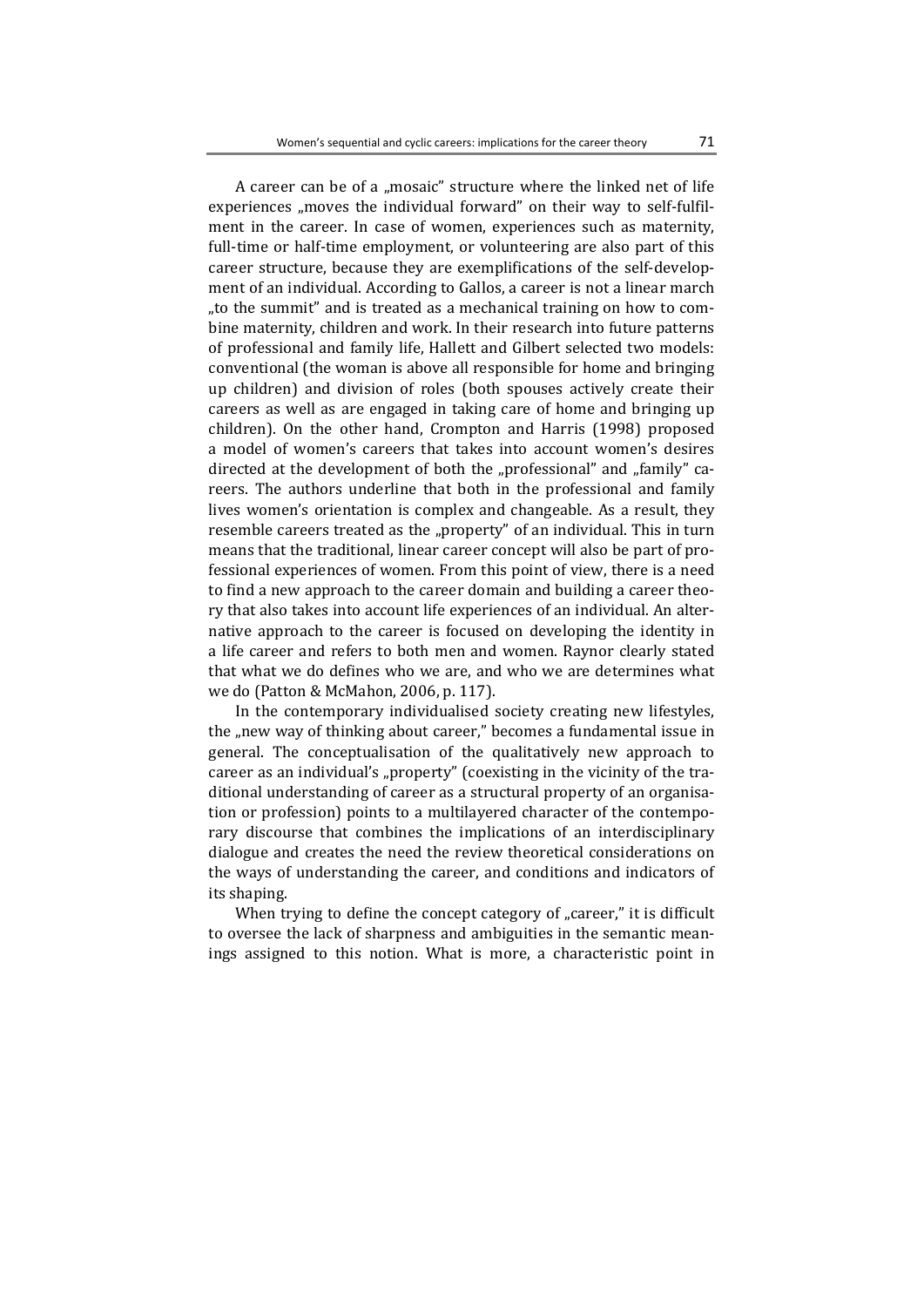thinking of the career is the diversity of meanings this notion is used in. The scope of the "career" notion can be its subjective and objective sense structure, evaluative (also with negative nuances, such as the categories of "careerist" and "careerism")<sup>2</sup> and non-evaluative (that indicates thinking of a career as an individual's "property") understanding or presenting the notion from the perspective of an organisation or subject.

A career can be discussed as a social phenomenon. When presenting the topic from the sociological perspective, the career ethos remains closely linked to the values acknowledged in the society, it is widespread in its culture and by transmitting it, becomes localized and deeply rooted in the social awareness. Undoubtedly, it is socially propagated, which does not leave orienting human activity unaffected. As a result, aiming at achieving it is socially accepted (Rokicka, 1992, p. 116). The category of "career" can be defined as a constellation of many roles played by an individual simultaneously or sequentially in their entire life. The roles played by the individual can supplement or replace one another, and they can also be conflicting. As a point of reference in the approach to the notion of "career" discussed, D. Super and M. Bohn adopt a definition of a role that is understood as  $\mu$ a selection of social expectations that a society or social group has towards an individual that has a certain position in this community" (Paszkowska-Rogacz, 2005, p. 112). Career development strategies are updated through the social roles that one plays (Paszkowska-Rogacz, 2005, p. 107-10). At the same time, as pointed out by D. Super, a career perceived as a streak of events that form a sequence of professions and roles performed by an individual in their life according to their individualised pattern of self-regulation (Szymański, 2010, p. 77) is "an individual's opportunity to make the concept of oneself real" (Mis, 2006, p. 483), which indirectly stresses the subjective dimension within the considerations on the possible career course of both men and women.

Gottfredson's model that focuses on the processes of limitations and compromise relevant for women and men is an example of a universal theory. Gottfredson developed the theory of awareness of one's own identity assuming that awareness is a link between personality variables and environment variables that are combined with the choices related to

\_\_\_\_\_\_\_\_\_\_\_\_\_\_\_\_\_\_\_ 

<sup>&</sup>lt;sup>2</sup> According to Z. Bauman's systematization, a career is also a moral term associated with a specific evaluation system of life attitudes, relationships with the environment, as well as obligations arising from these relations.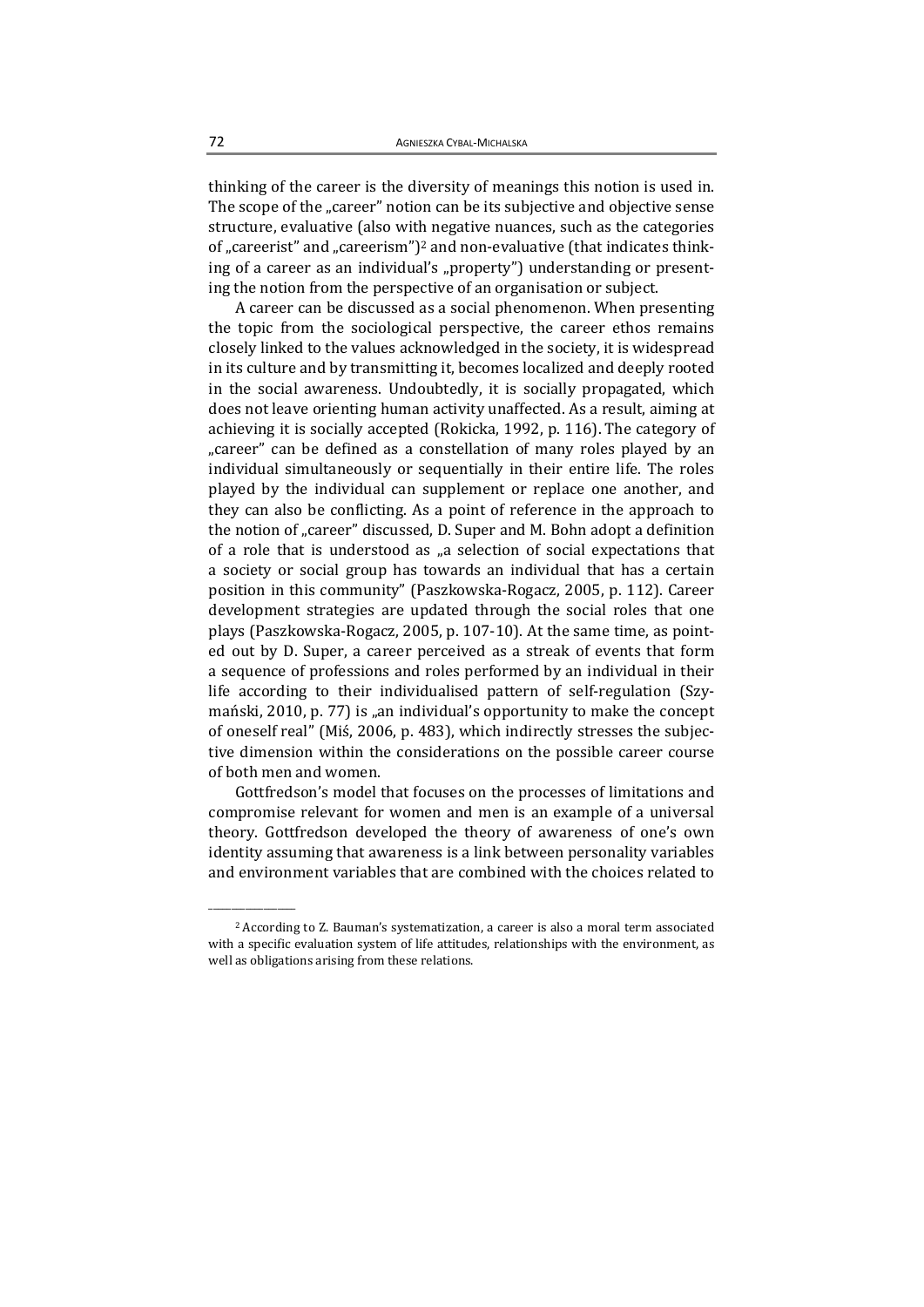the career. Consisting of the knowledge of gender expectations and social class affiliation, as well as of intelligence, interests and values, awareness interacts with professional images in order for an individual to define the details of their professional preferences, research into professional opportunities and barriers. Gottfredson's model underlines the meaning of socialisation in the roles that are undertaken and assigned, and the influence of gender on the choice of a career. The author arrived at a conclusion that individuals look for a compromise between their preferences and professional reality, and expanded the scope of her research to the meaning of gender in the process of career development. She suggested that there is a need to analyse the factors that determine the "risky" nature of an individual in their choices referring to their career. Among others, the factors include cultural and geographical isolation, and poor education. In this sense, these can refer to both women and men of different ethnic groups. However, it has to be added that  $-$  as is underlined by Hackett and Lent - various "risk" factors can affect men and women in different ways, and creating any scheme can bring about some limitations (Patton & McMahon, 2006, p. 125). At this point, it is difficult not to refer to Astin's model that was one of the main attempts at proposing a versatile theory that would explain the career development of both women and men. The author believed that the social and psychological model that she had built would be suitable for explaining the professional behaviour of women and men, because she assumed that professional motivation is the same for women and men, but they make different choices due to their different early experiences in socialization and possibilities that they came across in the structure. Astin's model refers to four aspects: motivation, professional expectations, socialization to play a gender role and the structure of professional opportunities. The author decided that the professional motivation of a subject is linked to the need of survival, pleasure and contribution to the society. In this context, in Astin's model choices that are significant for career development are linked not only to the availability of different professions, but also to an individual's expectations in order to satisfy the above-mentioned needs. In consequence, changes in the structure of professional possibilities determine changes in professional expectations of women (Patton & McMahon, 2006, p. 124). At the same time, society has become an area for individuals to show initiative, a space with no limit for creation, a bank for many possibilities, opportunities and perspectives available for everyone who is interested in their avail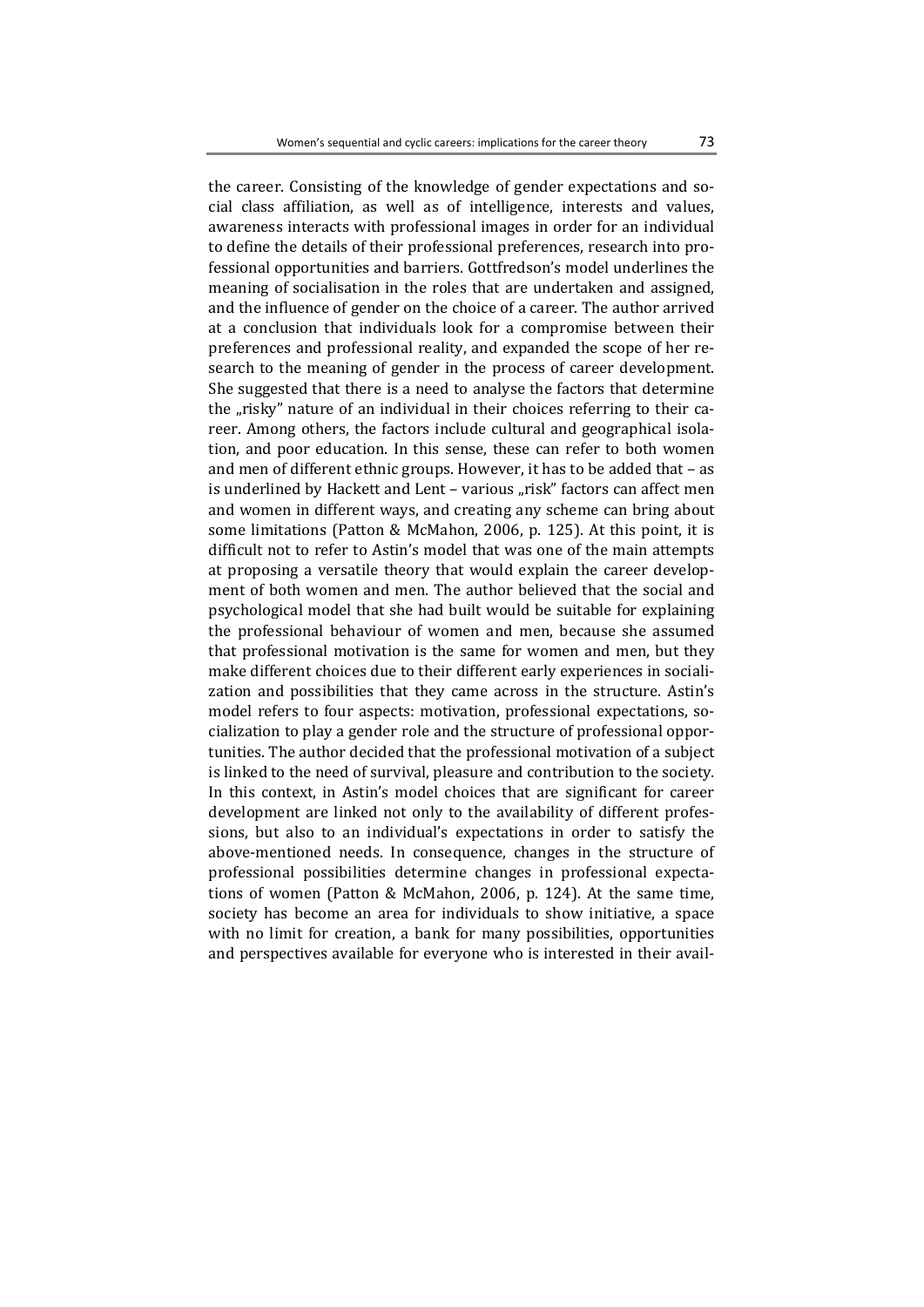ability (Bauman, 1960, p. 15). This thesis matches the perspective currently adopted by psychologists that presents a career as the "property" of an individual. As described by B. G. Glaser and A. L. Strauss, individuals "'wander' from a status to a status that they co-create in cooperation and interactions with others, with feedback that gives them a confirmation of their own self-conception and the notion of their identity" (Rokicka, 1992, p. 116). This important observation on subjective aspects of a career such as: an individual's status, self-conception and social reactions to playing various roles make individuals be perceived as an "unstable being." The relational ego that is created as a result of socialization processes is rather "a multitude of realities than one reality" (Hałas, 2007, p. 115). As far as the notion of career goes, E. Goffman claims that it creates an opportunity for moving "forwards" or "backwards" between the I and society that is important for the I (Blankenship, 1973, p. 92).

Viewing the career as an "individual's property" means adopting an individualistic assumption that the quality of everyone's career is unique because it is a "collection of a series of unique posts, jobs, positions and work experiences by an individual" (Bańka, 2005b, p. 23) and the responsibility for building one's career. A feature of the career is undoubtedly its processual character. In the context of a career defined by the "professional" adjectival marker, the process that an individual undergoes with experience and professional practice is pointed to. On the ground of the well-known theories on the development of career, among others referring to the theoretical perspectives of Miller and Form (1951), D. T. Hall and Nougoim (1968), D. Supper (1980), J. G. Greenhaus and G. A. Callalan (1994), A. Paczkowski (1998), A. Kargulowa (2005), J. Szczupaczyński, "career development begins with the beginning of life and is continued incessantly till its end" (Wołk, 2009, p. 20). A similar direction of research was taken by D. T. Hall (1986). He defined "career" as a life process that consists of a sequence of activities, stances and behaviours that are characteristic of the professional life of an individual (Adekola, 2011, p. 100). In the notion of "career" discussed by the author as a sequence of experiences linked to the role played, the essence rests in the experience mentioned and its influence on shaping and consolidating the psychological processes that according to the researcher include: self-assessment, attitudes, system of values, aspirations, level of satisfaction (Szymański, 2010, p. 79). This course of considerations is also reflected in A. Kargulowa's definitions. Their subjective shades al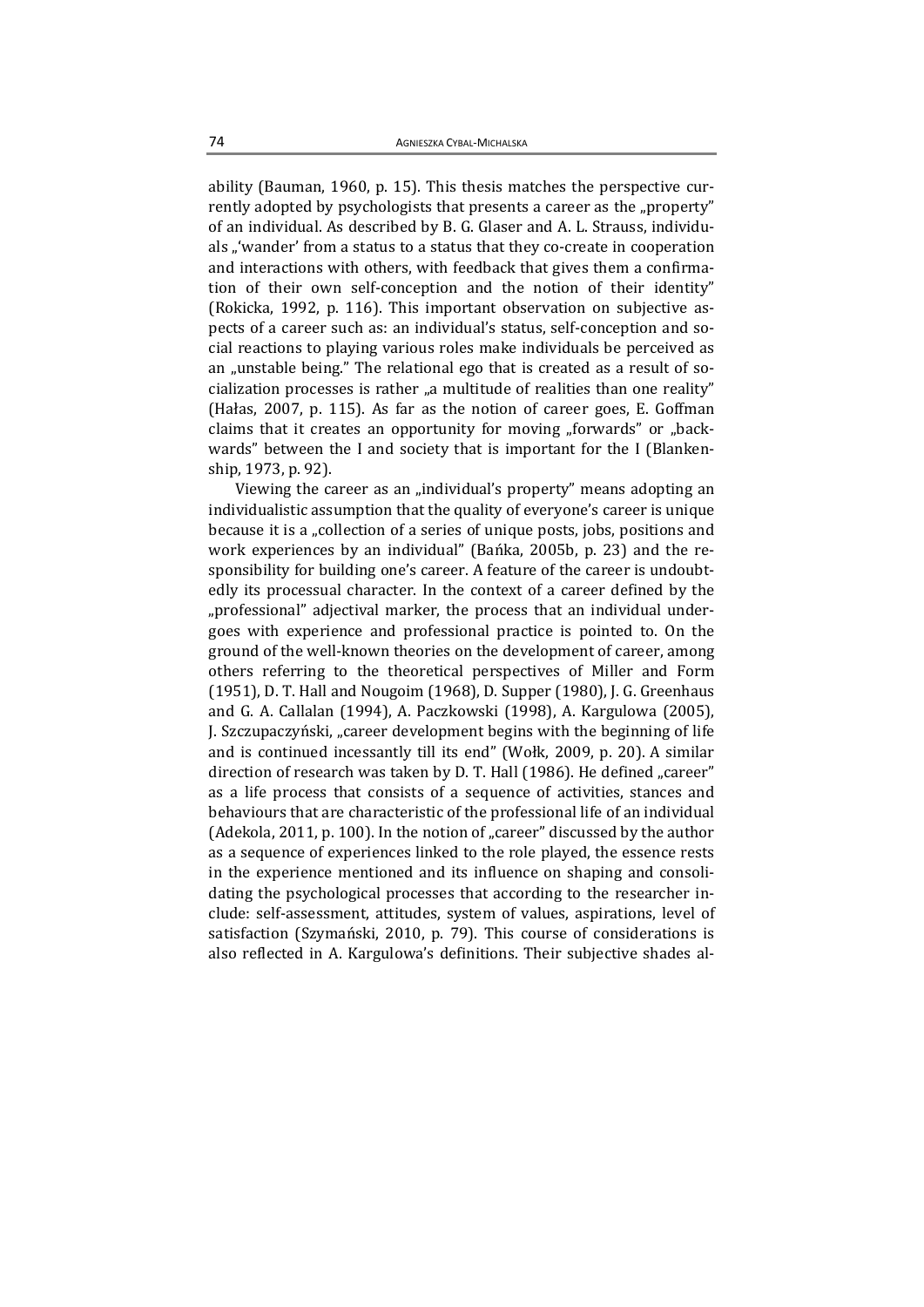low the author to assume that career is a "list of events forming life, sequences of professions and other life roles that all together express the attitude towards a person and towards work from the point of view of its complete development process" (Kargulowa, 2005, p. 21).

The view on the career presented is reflected in J. G. Greenhaus's considerations (2000). His views on career were defined by, on the one hand, showing the experiences related to work (decisions related to work, the positions held, duties, functions and professional roles) and on the other hand, subjective interpretations of professional events (pointing to aspirations, values, needs, attitudes, feelings and expectations related to specific professional experiences) in the entire life of an individual (Adekola, 2011, p. 100). According to J. H. Greenhaus and G. A. Callanan (1994), a career is the quality of experiences focused on work setting the direction for the quality of life of an individual (1994, p. 5). As an individual gains experience, the possibilities of planning the career path widen and acquire features necessary for a holistic approach towards it. The theoretical considerations on the subject of a "career" proposed by E. L. Herr and S. H. Cramer are an attempt at getting closer to that approach. Unique for every individual (structurally filled with what the individual has or has not chosen), dynamic and changeable, a career "contains not only one's profession, but also the decisions from before taking up a job and all those the individual takes after professional activity, as well as the connections between work and other roles played by the individual in their family, community and leisure time" (Szymański, 2010, p. 81). When attempting to make a synthesis of knowledge on the current views on the nature of an individual's career, A. Miś underlined that it is a "unique sequence of professions and posts, values and roles played by the individual in their life, shaped by the period that precedes professional work and influencing the period afterwards" (Miś, 2006, p. 478).

The current definition of career is not limited just to aspects related to the practice of promotions, having a particular profession, a satisfying professional situation of an individual or the stability of internal links of the content of the profession that one practices. The notion of "career" denotes and connotes much more; it also includes "apart from a fully professional situation (...), a level of psychological well-being, understood as a lack of tensions that disorganise an individual's activity, economic and social wealth, and a successful family situation" (Bańka, 2005a, p. 8).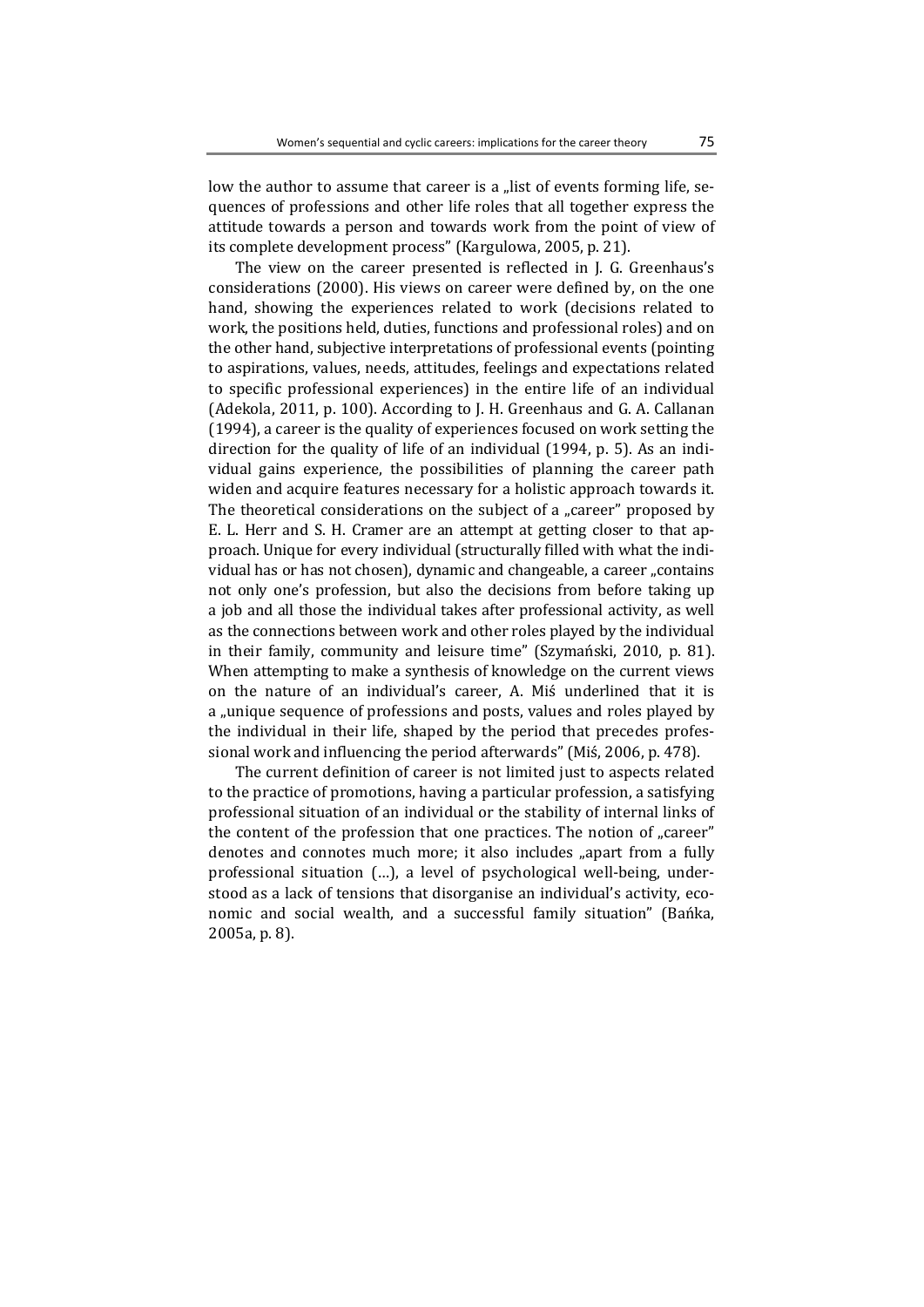Current views on career underline the importance of activities that are not directly related to work, such as: ways of spending leisure time, forms of recreation, education, playing family roles, which are related to employment" (Bańka, 2005b, p. 26). In this less restrictive approach to defining "career," the importance of building (and not choosing) a career are underlined for designing the quality of life (Maree,  $2010$ , p.  $362$ ). From this perspective, according to D. T. Hall, career means a sequence of experiences of an individual (understood as "shaping the individual's internal processes, such as drives and aspirations, satisfaction, selfimages, attitudes towards work under the influence of changing roles"; Mis, 2006, p. 477) related to the professional role they play that builds the history of their professional life. As A. S. King claims, the psychological power of one's self-identity and the perseverance in aiming at the completion of one's career objectives represent the main component of motivation and engagement in a career, as well as cooperation within an organisation (Adekola, 2011, p. 104). A person as an individual assigns specific individual meanings to elements of reality selected thanks to the ability of reading cultural codes, creates their own individual history and has history ahead. They build their own lives and, consequently, their personal careers through assigning meanings to their own professional behaviours and experiences in workplaces (Maree, 2010, p. 363), also assigning meaning to the context where these experiences occur. Probably the most characteristic course of considerations focused on the subjective aspect of career (next to stressing the objective aspect of presenting it, characteristic of interactionism) is the Goffman's category of a "moral career," understood as reactions of an individual towards themselves in particular situations, causing permanent changes in the conception of their own I. The theoretical orientation presented underlines researching career in an internal dimension, which means studying the changes that occur in the identity of an individual and their selfconceptions, as well as their conceptions on other subjects of social life (Rokicka, 1992, p. 125). Taking up responsibility for searching for the individual's own role in the profession practiced, whose source according to Ch. Handy, the author of a work titled *The Age of Paradox*, lies in: direction (individual feeling of acting for a good cause), continuity (subject's faith in the survival and continuation of the results of their work) and connection (participation in a community that we identify ourselves with and that we co-create), is a lifelong process and a task for lifelong learning (Piotrowska, 2006, p. 11). The British scholar also adds that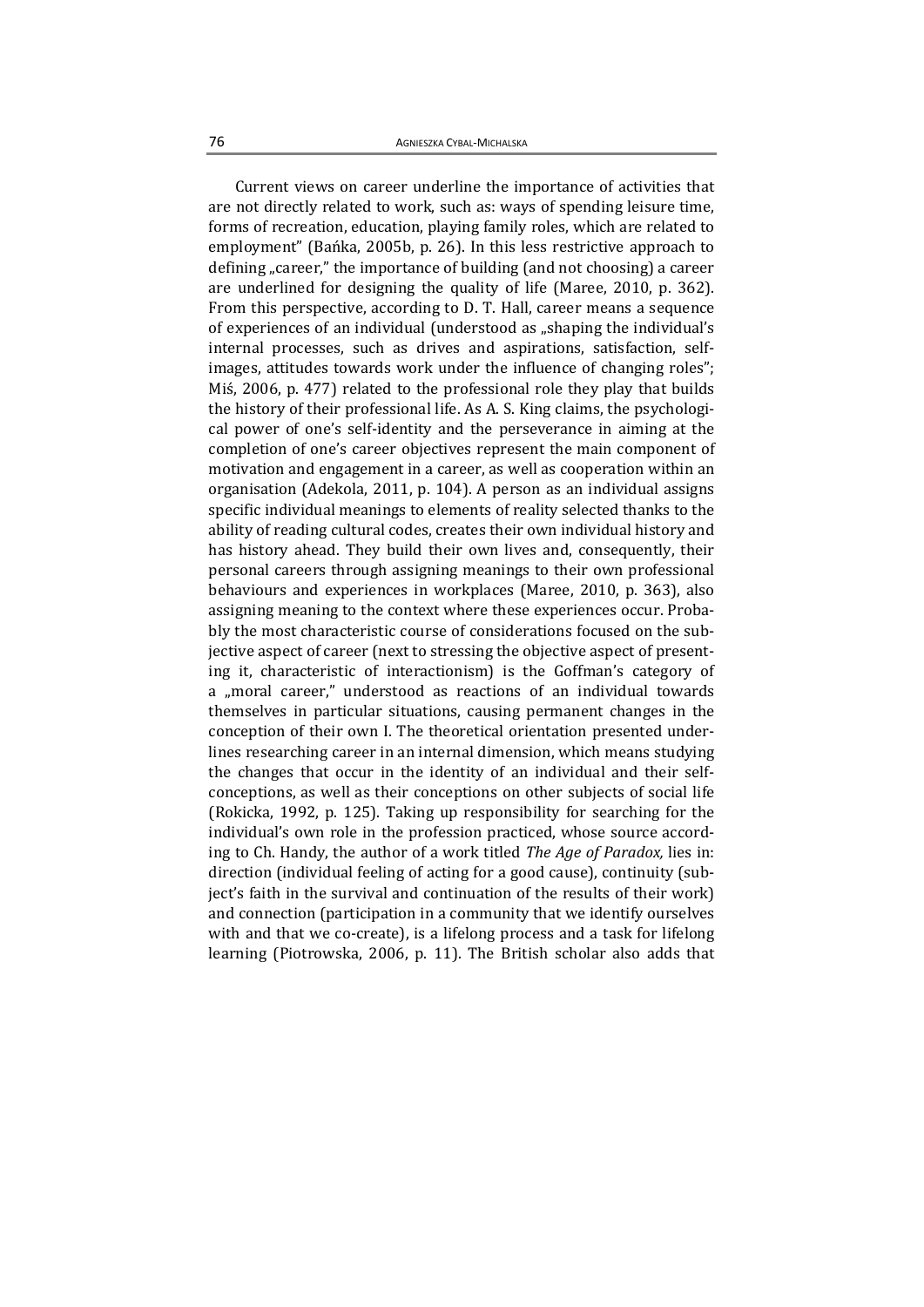"the meaning will come upon those who develop their own sense of direction, continuity and connection" (Biolos *et al.*, 2006, p. 30) in what they do professionally.

The essence is a sequential development of an individual (integrated with the development of their career) in the course of the individual's whole life. Not accidentally, taking into account the cognitive practice in building a model of professional counselling, V. G. Zunker assigns the key role in designing a life integrated with building one's career to: the perception of success by the subject, their motivation to work, their individual need of internal satisfaction, roles taken up, quality of relations with other life partners, developmental and contextual changes (Maree, 2010, p. 364). From this perspective, according to J. H. Greenhaus, among others, "career" is described as a "model of experiences related to work that embraces and defines the elementary direction of an individual's life" (Bańka, 2005b, p. 24). In this sense, one can quote after  $I$ . Arnold that ", a wide perspective on career assumes that it is a sequence of posts related to employment, roles, activities and experiences" (Bańka, 2005b, p. 24) gained by a subject in their lifelong growth.

Acknowledging the need of a multifaceted approach to research on the issue of career and recognition of the quality of women's career domain, referring to new models of its construction casts new light on the peculiarities of discussing the domain of women's careers. From the cognitive point of view, referring to the factor of identity engagement in the subject of women's careers makes it analytically important, because it serves the development of the career theory.

To sum up, it is worth underlining that the clearly subjective, personal traits in discussing "career" are an important element of the discourse. Career is assigned to a specific person, it is their possession and it is the career that gives the individual a specific meaning. It is not the profession practiced that is stressed (e.g. I practice the profession of ...) but "being" a representative of the profession practiced (e.g. I am ...). The profession is merely a context for developing one's own career that is contributed to by everyone who works or even (in case of the unemployed) looks for a job (Bańka, 2005b, p. 25). In this sense, every subjective career has a unique character. It is not strange at all, because individual dreams, desires, longings and conceptions build one's own, most personal model of a life ideal (Bauman, 1960, p. 18). Analysing career from an individual's perspective, as an individual's "property," and updating the traits that are characteristic of the subject, should be integrat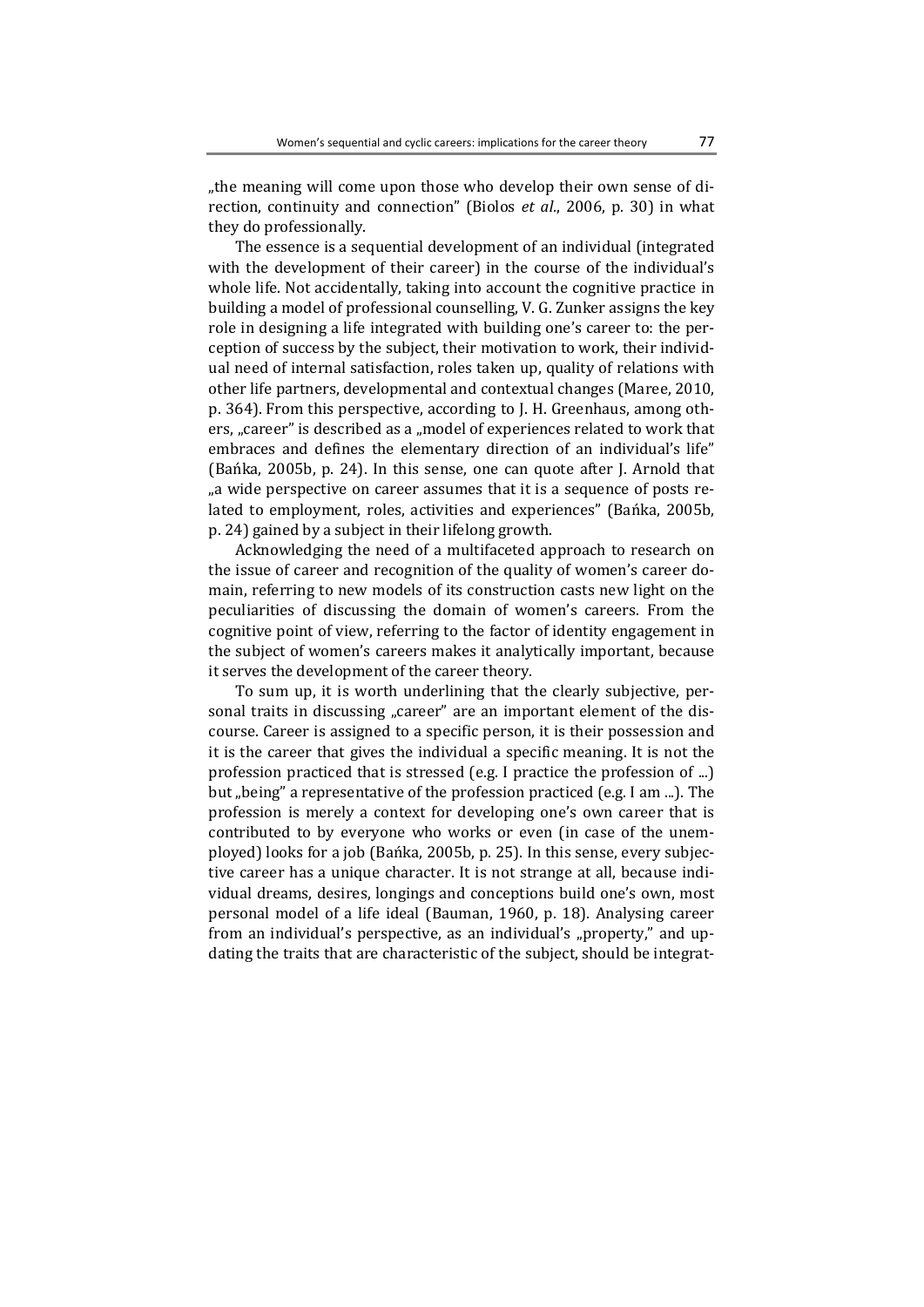ed with their personality features and type of career orientation typical of them. A universal message about the need to update an subject's potential, about the need to update proactive behaviour and shape the progrowth orientation is a reflection of dreams about the new way of being in the world, a world of individualised careers.

## **REFERENCES**

- ADEKOLA, B. (2011) Career planning and career management as correlates for career development and job satisfaction. A case s study of Nigerian Bank Employees. *Australian Journal of Business and Management Research*. 2.
- BAŃKA, A. (2005a) *Motywacja osiągnięć*. Poznań–Warszawa: Studio Print B.
- BAŃKA, A. (2005b) *Proaktywność a tryby samoregulacji*. Poznań–Warszawa: Studio Print **B**.
- BAUMAN, Z. (1960) Kariera. Cztery szkice socjologiczne. Warszawa: Iskry.
- BIOLOS, J. (2006) Modele kariery XXI wieku. In: Biolos, J. *et al*. *Zarządzanie karierą*. Warszawa: Wydawnictwo Emka.
- BLANKENSHIP, R. L. (1973) Organizational Careers: An Interactionist Perspective. *The Sociological Quarterly*. 14.
- CYBAL‐MICHALSKA, A. (2006) *Tożsamość młodzieży w perspektywie globalnego świata. Studium socjopedagogiczne* [Youth identity in the perspective of a global world. Social and pedagogical study]. Poznań: Wydawnictwo Naukowe UAM.
- CYBAL‐MICHALSKA, A. (2013*) Młodzież akademicka a kariera zawodowa* [University students and professional careers]. Kraków: Impuls.
- FATYGA, B. & ROGALA‐OBŁĘKOWSKA, J. (2002) *Style życia młodzieży a narkotyki. Wyniki badań empirycznych*. Warszawa: Instytut Spraw Publicznych.
- GIDDENS, A. (2001) *Nowoczesność i tożsamość*. Warszawa: Wydawnictwo Naukowe PWN.
- GREENHAUS, J. H. & CALLANAN, G. A. (1994) Career Management. Ft Worth, TX: The Dryden Press.
- GREENHAUS, J. H. & FOLEY, S. (2007) The Intersection of Work and Family Lives. In: Gunz, H. & Peiperl, M. (eds.) *Handbook of Career Studies*. Los Angeles, London, New Delhi, Singapore: Sage.
- HAŁAS, E. (2007) *Symbole i społeczeństwo. Szkice z socjologii interpretacyjnej*. War‐ szawa: Wydawnictwa UW.
- JAWŁOWSKA, A. (2001) Tożsamość na sprzedaż. In: Jawłowska, A. (ed.) Wokół pro*blemów tożsamości*. Warszawa: LTW.
- KARGULOWA, A. (2005) *O teorii i praktyce poradnictwa*. Warszawa: Wydawnictwo Naukowe PWN.
- KWIECIŃSKI, Z. (2000) *Tropy – ślady – próby. Studia i szkice z pedagogii pogranicza*. Toruń: Edytor.
- MAREE, J. G. (2010) Brief Overview of the Advancement of Postmodern Approaches to Career Counseling. *Journal for Psychology in Africa*. 20 (3).